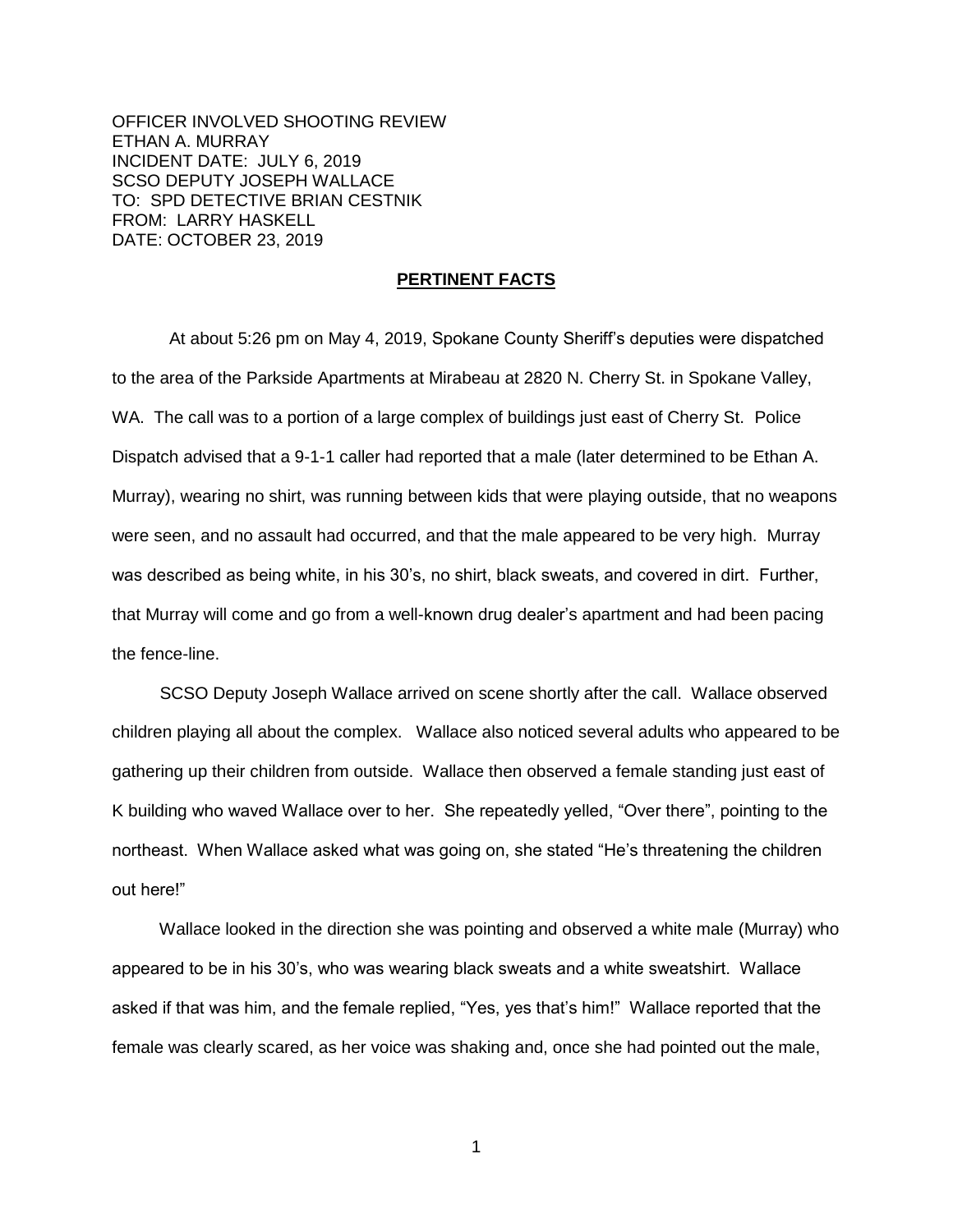she began to back away as if in fear. Concerned about what he had heard, Wallace jogged over towards Murray to further investigate and determine if a crime had been committed.

 By this time, SCSO Deputy Grif Criswell had arrived and was attempting to engage Murray. However, at that point, Murray and Criswell were separated by an approximately 8-foot high fence with barbed wire on the top. Wallace could hear Criswell attempting to speak to Murray, but Murray pulled his hood up, hiding his face, and was ignoring Criswell. Wallace eventually found a spot in the fence to crawl under and observed Murray making his way to the east; to a wooded area. Wallace attempted to catch up to Murray. Wallace noticed that Murray was repeatedly reaching around his right waistline area as he moved rapidly to the east. Wallace lost visual contact with Murray as Murray made his way over a large rock. Wallace yelled, "Stop! Police!", but Murray only yelled back what sounded like, "Fuck you". Wallace kept police radio updated as the chase progressed. Wallace took a different path around and up the rock hoping to cut Murray off. Once Wallace reached the top of the rock, he and Murray were face-to-face, only feet from one another, with Murray standing behind a sparse and short sapling.

 Wallace again yelled something to the effect of, "Police! Stop!" Murray replied with, "Fuck you. Make me!" Murray took a bladed stance and balled his fists, holding his left one up and his right one cocked back. Murray yelled loudly at Wallace. Murray's expression was one of extreme anger and rage. His eyes were wide and he stared right at Wallace. Murray punctuated each word he spoke with a lunge in Wallace's direction. Fearing that an attack was imminent, Wallace drew his firearm and pointed it at low ready; towards the ground in front of Murray, and advised police dispatch that he had one at gunpoint. (By this time, Deputy Criswell had arrived nearby and observed only portions of the confrontation between Murray and Wallace.)

 Wallace yelled, "Show me your hands!" Murray responded, "No!" Again, Wallace yelled, "Show me your hands!". Murray then said something to the effect of, "You can't make me!" and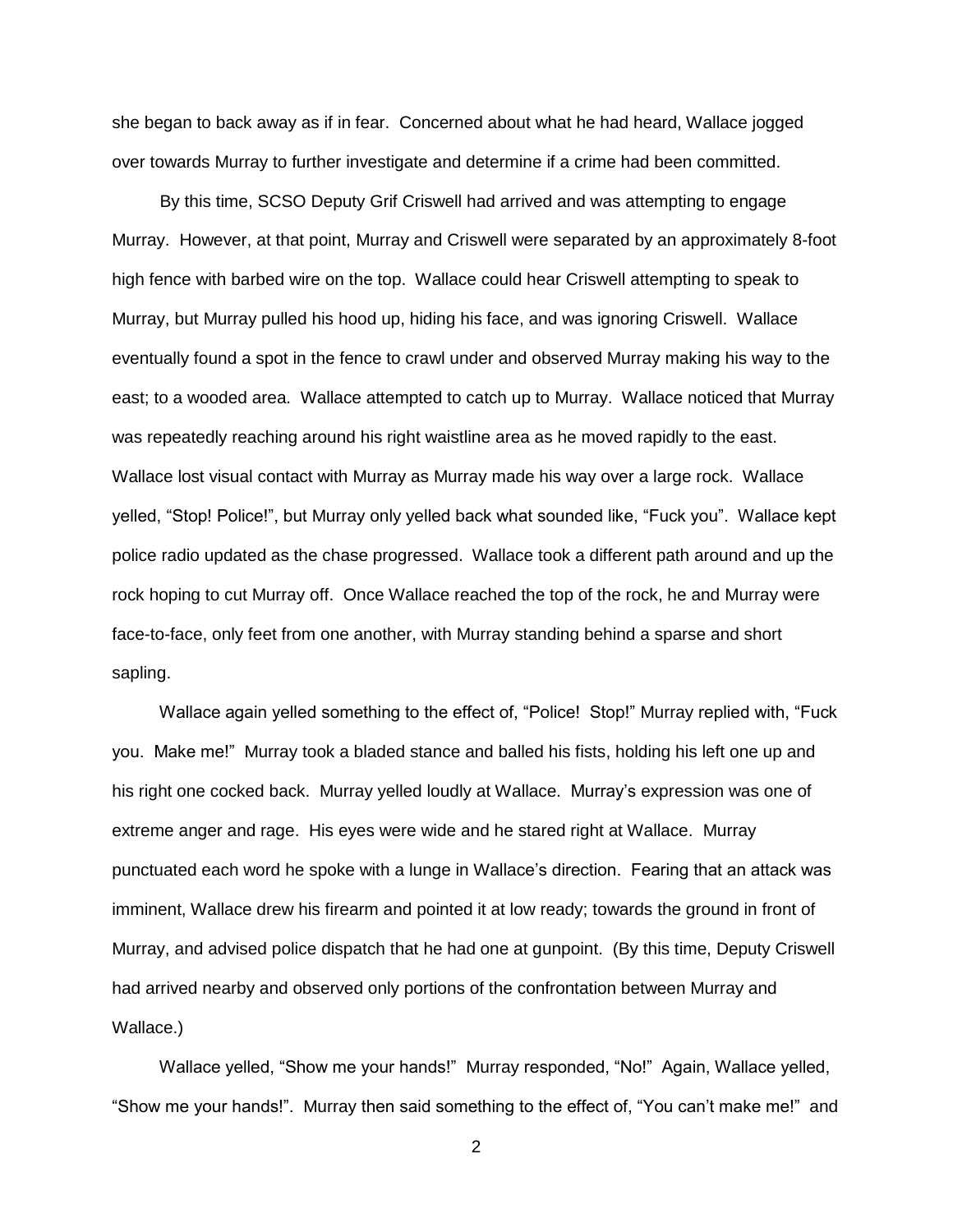then, "It's just you and me out here!". Wallace then pleaded with him, "You have to stop. I don't want to hurt you. Just put your hands up". Murray then repeated, "Just you and me" and reached his right hand towards his right pants pocket. Wallace perceived Murray as a threat and that Murray was preparing to act on the threat.

 Murray then began to pull something out of his pants pocket. It appeared to be a few inches long and about an inch wide. It had a black handle, which Wallace perceived as a pocket knife. As Murray was trying to get the object out of his pocket, Murray was saying, "Here it is, you and me!". Wallace yelled back, "Put it down!" Murray ignored Wallace's commands and was grunting and staring at him with an expression of extreme anger. Murray began inching his way towards Wallace, still in a bladed stance with his left foot forward, and his right hand still trying to get the object out of his pocket.

 Suddenly, Murray pulled what appeared to be a knife out of his right pocket and quickly advanced on Wallace with the apparent knife in an offensive position in his fist. Believing that he was about to be stabbed, Wallace pointed his pistol at Murray and fired several times. Murray fell to the ground and rolled backwards down the side of the rock he had been standing on. Criswell had arrived and was partway up the hill when the shots were fired.

 Both Wallace and Criswell were on their way down the hill when SCSO (Spokane Valley) Deputy Travis West arrived. The three Deputies secured Murray and immediately began emergency aid. Medics had already been called in. Murray was declared deceased at the scene.

 The follow-up investigation determined that Murray was not armed with a knife. It was determined that the object Murray was puling from his pocket was a pair of black sunglasses that were located very near the small tree that Murray had been standing near during the confrontation.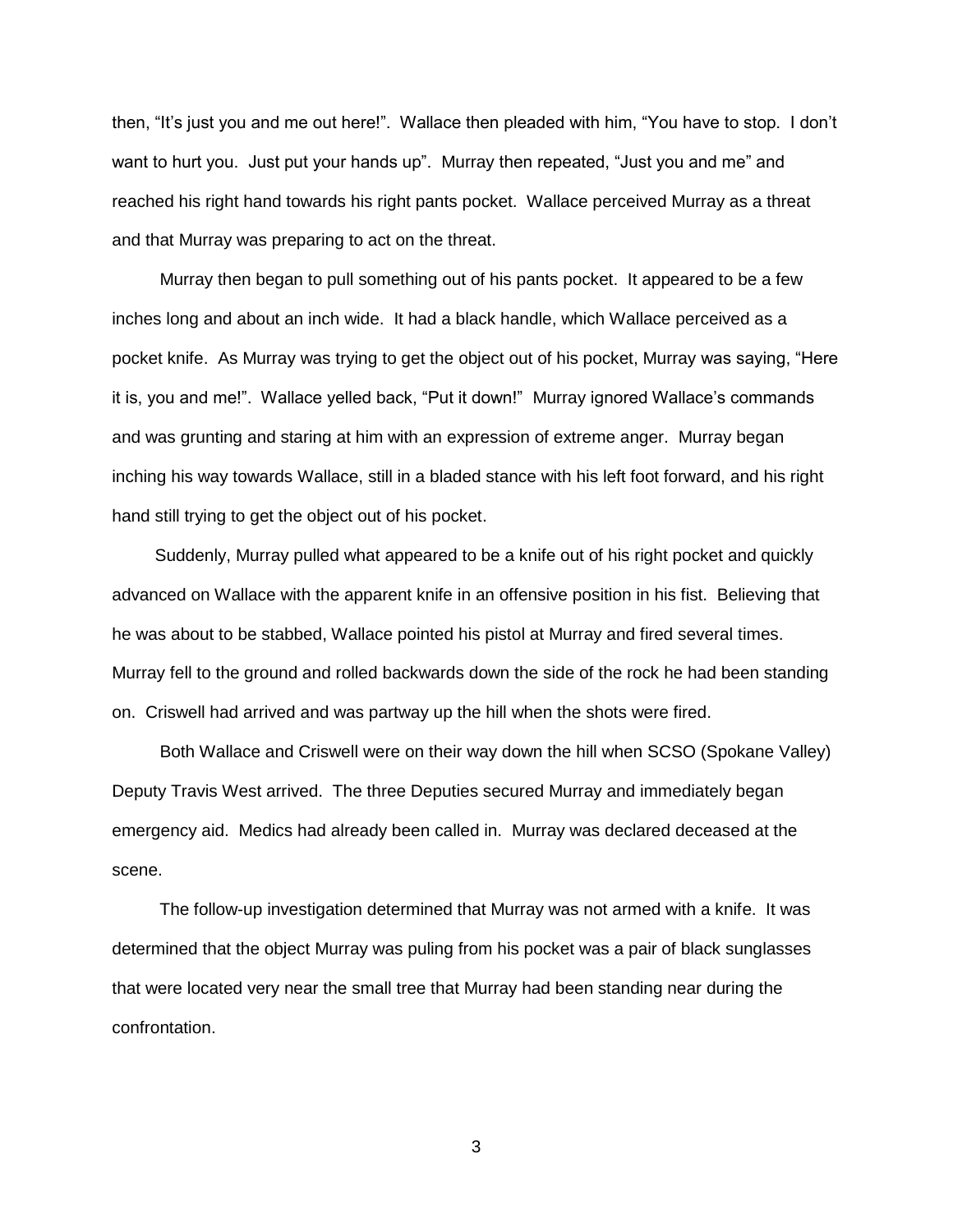#### **OFFICER INTERVIEWS**

### **SCSO Deputy Joseph Wallace**

 On 05/04/19, I was working as part of the Spokane Valley Police Patrol Division. I began my shift at 2:00 pm. I was wearing my department approved green jumpsuit uniform with "POLICE" clearly marked on the back, Sheriff's Deputy badge on the front, and Spokane Valley Police Patch on the left shoulder. I was driving a blue and white marked Spokane Valley Police patrol vehicle, equipped with red and blue emergency lights and an emergency siren. The primary magazine I carry in my duty pistol is equipped with a magazine extension. Although the extension allows for 2 extra rounds, I only carry 1 extra round in order to prevent over-tension on the magazine spring.

 On 05/04/19 at approximately 5:30 pm, I responded to a Disorderly Person call at 2820 N. Cherry St. Spokane Valley, WA. 99216. While on my way I was informed by dispatch that someone had called about a male (later identified as Ethan A. Murray) running in between children who appeared to be "Very High". The male was described as a white male in his 30's wearing no shirt, black sweats, and covered in dirt. The caller had seen the male come and go from a "known drug dealer's apartment". The male was "pacing fence line" and the caller was concerned about the children. I was told the caller was in the K building of the complex and the male was coming and going from the building "behind the [ caller ]'s".

 I arrived at the apartment complex shortly after receiving the call. There were children playing all about the complex. I also noticed several adults who appeared to be gathering up their children from outside, which seemed odd to me. When I arrived, I parked my patrol car at the southeast comer of the L building in the complex. I walked around the south side of the L building and made my way along the east side of the L building towards the K building.

 I saw a female standing in the grass to the east of the K building. She was a white female with brown hair. She was wearing a black shirt, jeans, and sunglasses. She waved me towards her, and I ran to meet her. She was pointing frantically towards the north east of us. She said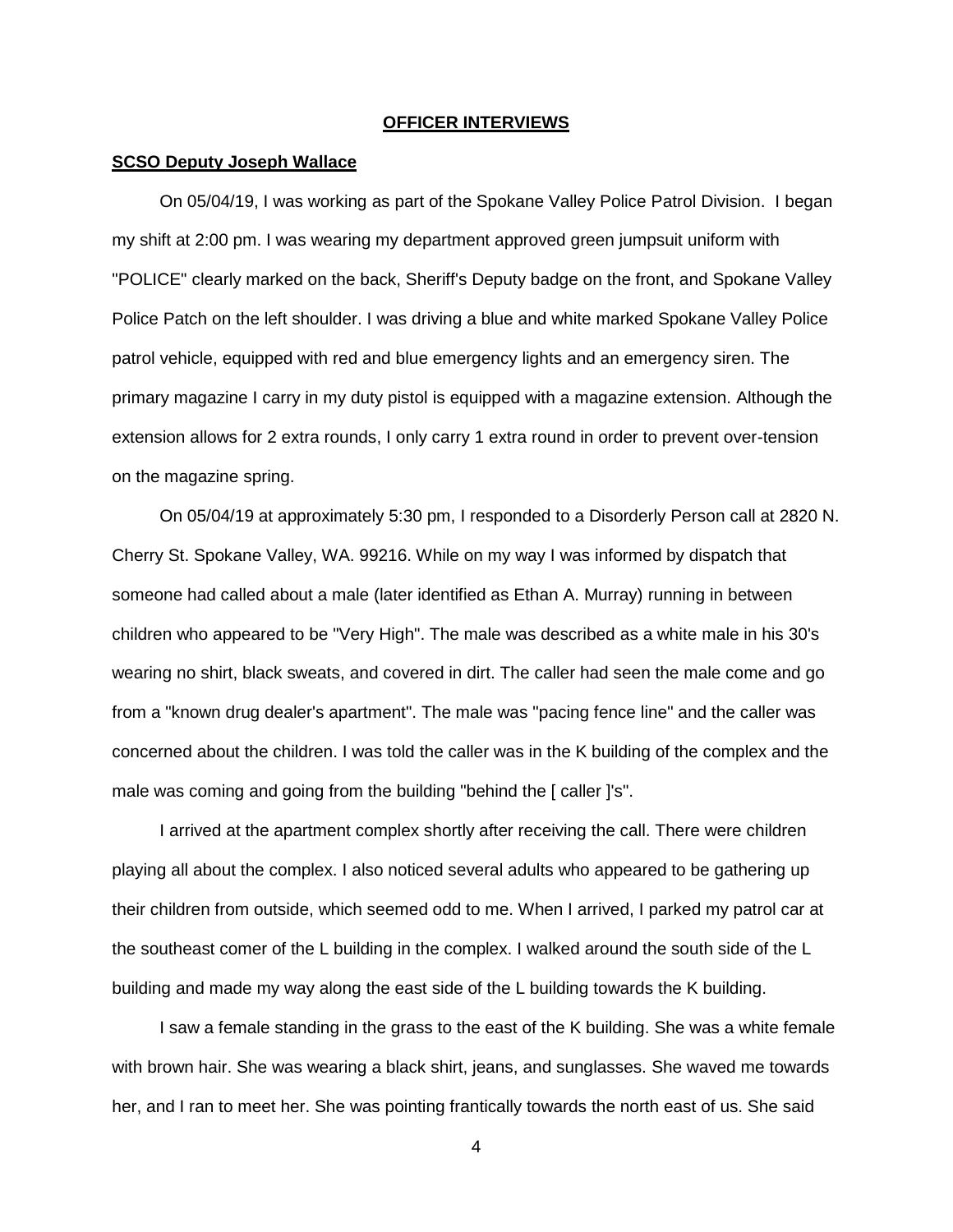repeatedly "over there!" as she continued pointing north east. I asked what was going on, and she replied something to the effect of, "He's threatening the children out here!" I looked in the direction she was pointing and I saw a white male who appeared to be in his 30's. He was wearing black sweats, and a white sweatshirt. I asked the female, "Is that him?" as I pointed to the male. She looked at the male I had seen and replied, "Yes, yes that's him!" The female was clearly scared as I could hear her voice shaking; and, once she pointed out the male, she began to back away as if in fear.

 Hearing what she said and seeing her reaction, I became increasingly concerned. I realized, if this suspect was threatening children, he could be a threat to any of the numerous innocent people who were walking all over the complex. I knew I needed to react quickly in order to further investigate the threat and make sure the public was not in danger. I began to jog over to where I saw the suspect so I could make the situation safe and then further investigate whether a crime occurred.

 I heard over the radio that Deputy Criswell had arrived at the complex. I told him to head to the north east comer of the complex where the suspect was. As I was jogging towards where the suspect was, I saw Criswell had already reached him. However, the suspect was on the east side of a long fence running north south that separated the apartment complex and large wooded area to the east. The fence was approximately 8 feet high with barbed wire on the top. As I continued towards the suspect and Criswell, I could see the suspect was ignoring Criswell. I could hear Criswell tell him to stop multiple times, but the male was ignoring him and had pulled his hood up hiding his face. Worried the suspect would continue to not obey commands from Criswell while we were separated by a fence, I began to look for an opening in order to get to the east side of it where the suspect was. As I searched, I noticed the suspect had suddenly left quickly east bound from the fence and into the wooded area.

 I knew the wooded area to east was connected to the Mirabeau Park. That day the weather was clear and sunny. It was a Saturday and I know from personal experience on a day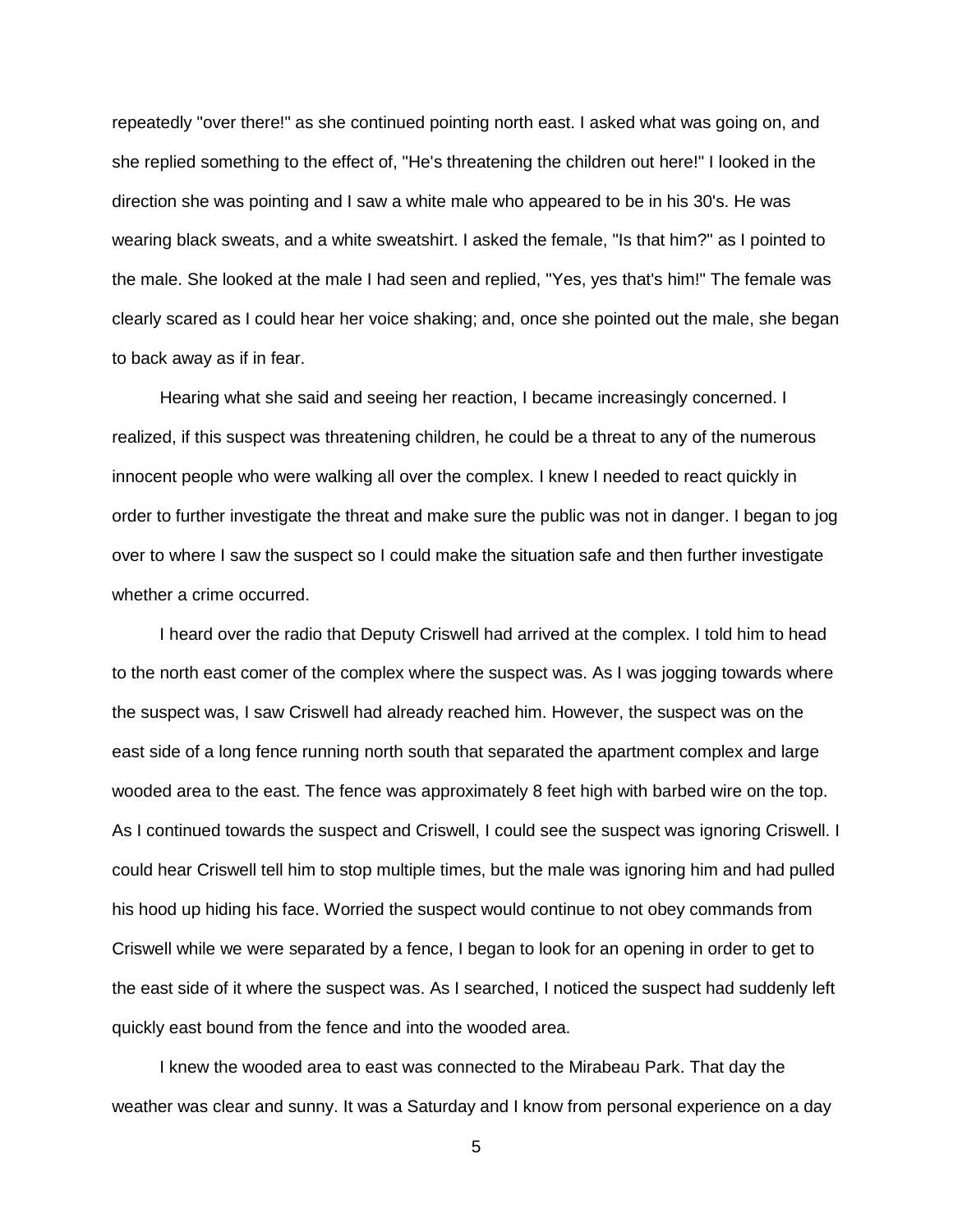like that, Mirabeau Park and the surrounding wooded area would be filled with citizens of all ages enjoying their weekend and the weather. Based on the information I had received about the potential threats to children, and now seeing how the suspect had acted erratically, ignored commands from Dep. Criswell, and was now actively fleeing from Law Enforcement, I was extremely concerned that the suspect posed a threat to public in the wooded area and Mirabeau Park if I did not act.

 I ran to the south along the fence in search of an opening in order to get to the other side of the fence and stop the suspect from fleeing towards the public in the wooded area and Mirabeau Park. I found a spot where I could lift the fence and crawl underneath it. Once on the other side of the fence I saw the suspect was still hastily making his way east. I jogged to catch up with the suspect. I noticed he was repeatedly reaching around his waistline, especially towards his right side as he rapidly moved east. I lost visual contact with him momentarily as he made his way up and over a large rock. I yelled, "Stop! Police!" and heard him yell back what sounded like, "Fuck you!" I advised over the radio that the suspect was running, and which direction he was going. I took a different path around and up the rock hoping to cut him off. Once I emerged on top of the rock I suddenly came face to face with the suspect.

 The suspect was approx. 6 feet away from me. He was standing directly behind a very sparse and short sapling. I yelled again something to the effect of, "Police! Stop!" He again responded with "Fuck You! Make me!" As he said this, the suspect took a bladed stance and balled his fists holding his left one up and his right one cocked back. He was yelling at me loudly. His expression was one of extreme anger and rage. His eyes were wide and staring right at me. As he yelled, he punctuated each word with a lunge in my direction. I believed he was going to attack me, so I wanted to back away and create distance to protect myself. However, I had nowhere to go as we were both standing on a rock and there was a steep and jagged drop off behind me.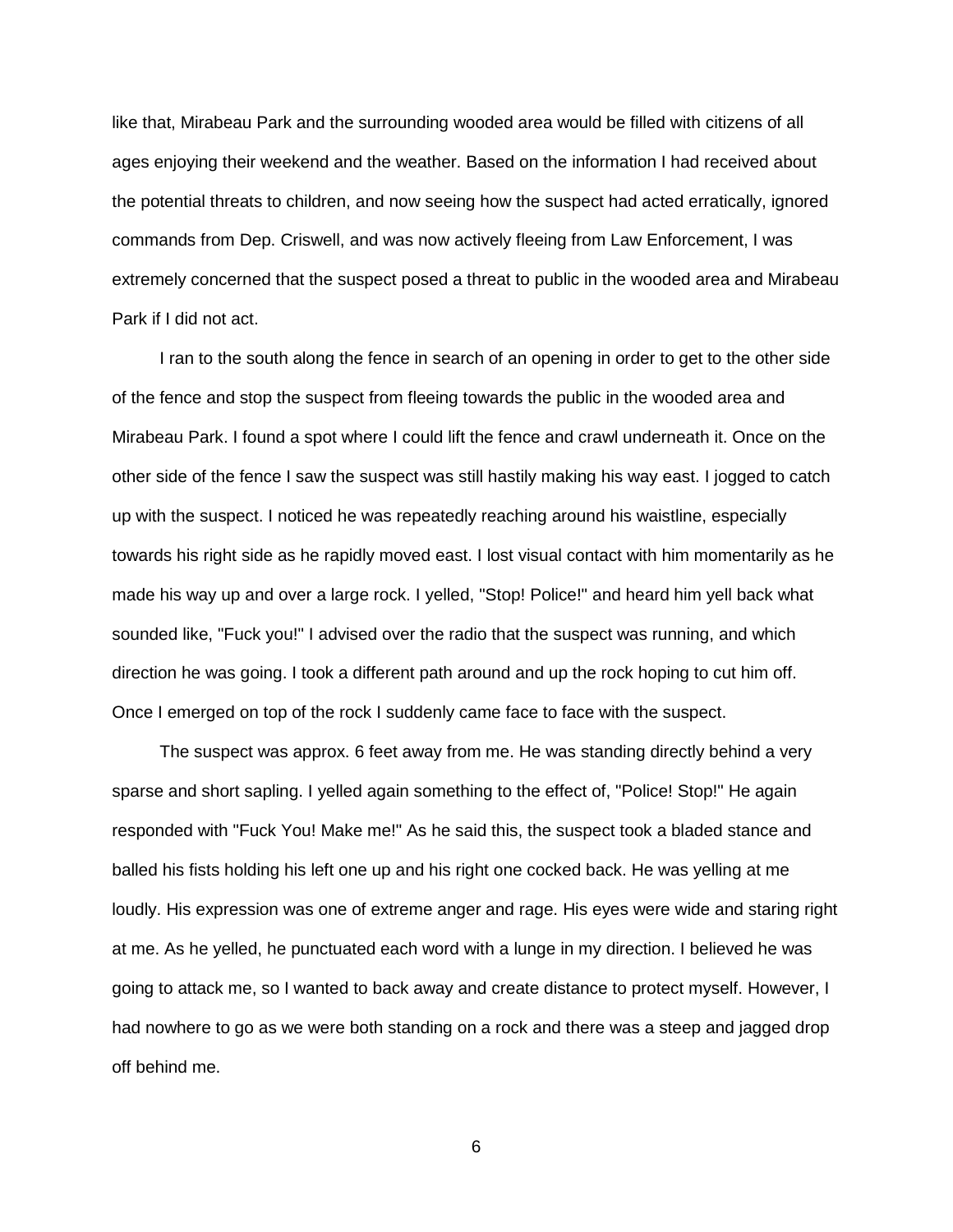At this point, I was alone in the wooded area with a suspect who was being extremely aggressive and who I believed was going to attack me. I also knew that it might be difficult for assisting Deputies to find me there to offer assistance and back up and that I had no way to back out or create distance between me and the suspect. The situation was rapidly developing and suddenly becoming increasingly dangerous. Fearing that an attack was imminent, I drew my firearm to a low ready position with it pointing at the ground in front of the suspect. The suspect was so close to me that I had to hold my firearm close to my torso in order to prevent him from lunging and grabbing it away from me. I advised over the radio that I had "one at gunpoint" in order to expeditiously communicate the severity of the situation, however, in all actuality, my firearm was not pointed at the suspect but rather at the low ready position.

 I yelled, "Show me your hands!" The suspect responded, "No!" Again, I yelled, "Show me your hands!" The suspect said something to the effect of, "You can't make me!" He then said, "It's just you and me out here!" Based on his demeanor, tone of voice, and aggressive actions, I believed the suspect's statement was a direct threat to me. I pleaded with him saying, "You have to stop, I don't want to hurt you. Just put your hands up!" He repeated, "Just you and me," as he reached his right hand towards his right pant pocket. Again, I believed the suspect was directly threatening me, and considering his movement towards his pocket, I believed he was prepared to act on this threat. As I was trying to communicate with him and deescalate the situation, he appeared to be contemplating or planning his next move. Also based on his movements it was clear his thoughts included whatever object was in his pocket.

 Hoping the information would reach other deputies who were on their way to assist me, I advised over the radio that the suspect was threatening me and continuously reaching in his pocket as he did so. The suspect reached into his right pant pocket and began pulling out an object. It appeared to be a few inches long, and about an inch wide. It had a black handle which I recognized as that of a pocket knife. I noticed a silver or grey glistening reminiscent of a blade from the end of the black handle as he was struggling to get it out of his pocket. He continued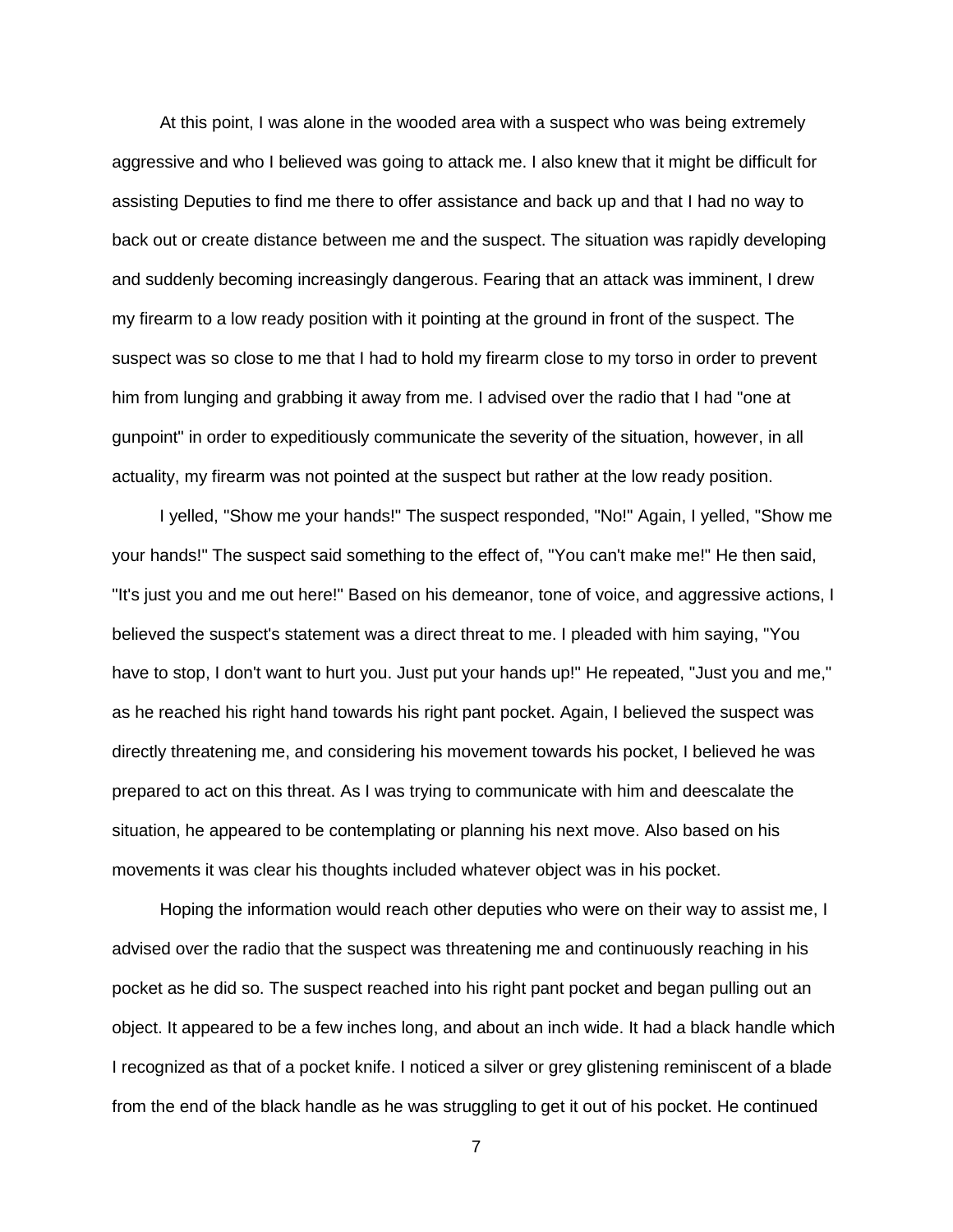trying to get the object from his pocket all the while saying, "Here it is, you and me!" I yelled, "Put it down!" But he ignored me, grunting and staring at me with an expression of extreme anger. His jaw was clenched, and he was baring his teeth in between guttural outbursts. He began inching his way around the sapling towards me, still in a bladed stance with his left foot forward, and his right hand still attempting to get the knife out of his pocket. I believed he was preparing to attack me.

 Suddenly, the male pulled the knife out of his right pocket, and I saw a flash of what appeared to be silver or gray which I believed was the blade of the knife. He held it in his right clenched fist with the blade protruding from the bottom of his fist. At the same time, he swiftly stepped around the sapling directly towards me, staring at me still as he yelled out a noise I could not understand. Now he was only approximately 5 feet away from me, with his right fist raised above his shoulder, clenching the knife with the blade facing towards me, and rapidly advancing towards me. I believed he was going to stab me. Having nowhere to go, fearing for my life, and having no other option considering the proximity of the deadly attack, I pointed my pistol using a stance directed firing position at the suspect and began firing. I fired until the attacker stopped advancing towards me with the knife and fell to the ground. I heard Criswell say on the radio "Shots fired".

 The suspect was doubled over with his hands underneath him. He rolled backwards, and then down the north side of the rock we were on. He stopped at the bottom of the rock facing down with his hands still underneath him. Criswell arrived and joined me on top of the rock. I told him I was ok, but that the suspect had a knife. Now having a fellow deputy with me, and not knowing whether more threats existed, I conducted a tactical reload placing a full magazine in my pistol and stowing the magazine I fired from on my duty belt.

 I yelled down to the suspect that we wanted to help him, but he needed to show his hands. I could see he was still breathing, but I knew it was not safe to approach him considering he had just attacked me. I was concerned the suspect still had the knife in his hands which I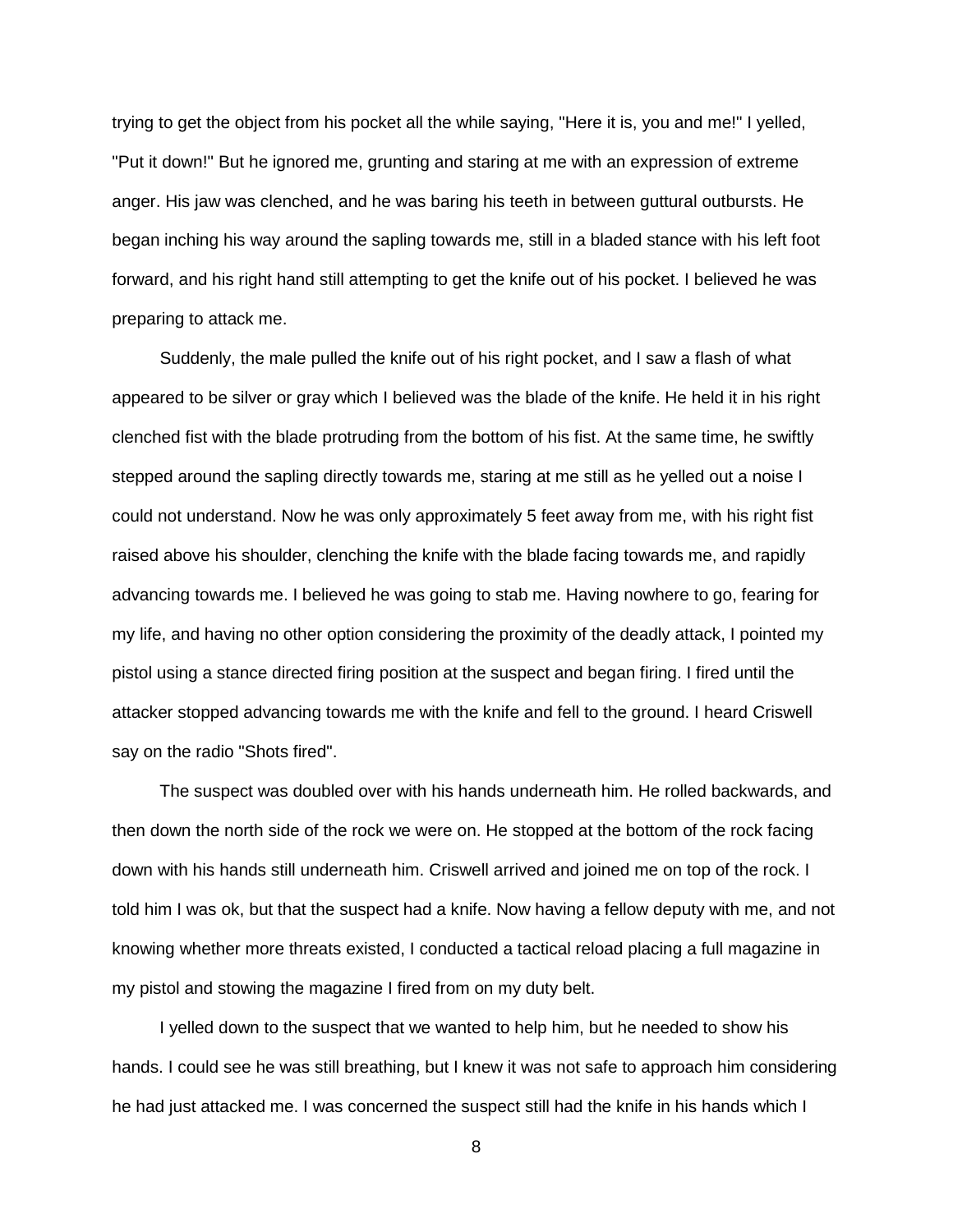could not see. Both Criswell and I continued to yell down at the suspect that we wanted to help him and would if he would just show us his hands. The suspect was still visibly breathing, but was not responding to us.

 Deputy West arrived at the bottom of the rock. I pointed out where the suspect was laying. As West held security for Criswell and me, we made our way down the rock in order to render aid to the suspect. Once down the rock we moved to the suspect, West placed handcuffs on the suspect and then removed his sweat shirt. I noticed the suspect had a gunshot wound to the chest. I have received basic first aid training, and based on this training I knew these can cause a condition called "sucking chest wound". I pulled out my QuickClot and removed the plastic packaging. I gave the packaging to West who already had plastic gloves on. I told him to use the packaging as an occlusive dressing on the chest wound. West continued rendering aid. I began putting on my plastic gloves to assist.

 Deputy Getchell arrived along with several others. I informed Getchell I had been involved in the incident.

# **SCSO Deputy Grif Criswell**

 On 05-04-19 at approximately 5:35 pm, I arrived on scene at a call of a disorderly person (later identified as Ethan A. Murray) at 2820 N Cherry, which is a large apartment complex. Initial information provided by dispatch was that there was a white male in his 30s running in between kids playing and he had his shirt off. He appeared high and/or intoxicated and was covered in dirt. The complainant also provided that he had been coming from a "known drug dealer's apartment" and had been pacing the fence line, presumably the east fence line that runs the length of the complex facility.

 I parked in the upper lot west of building K. I saw that Deputy Wallace had arrived just prior to me and his vehicle was parked near the southeast end of the complex. Wallace advised me via radio to proceed to the northeast area of the complex and that Wallace believed the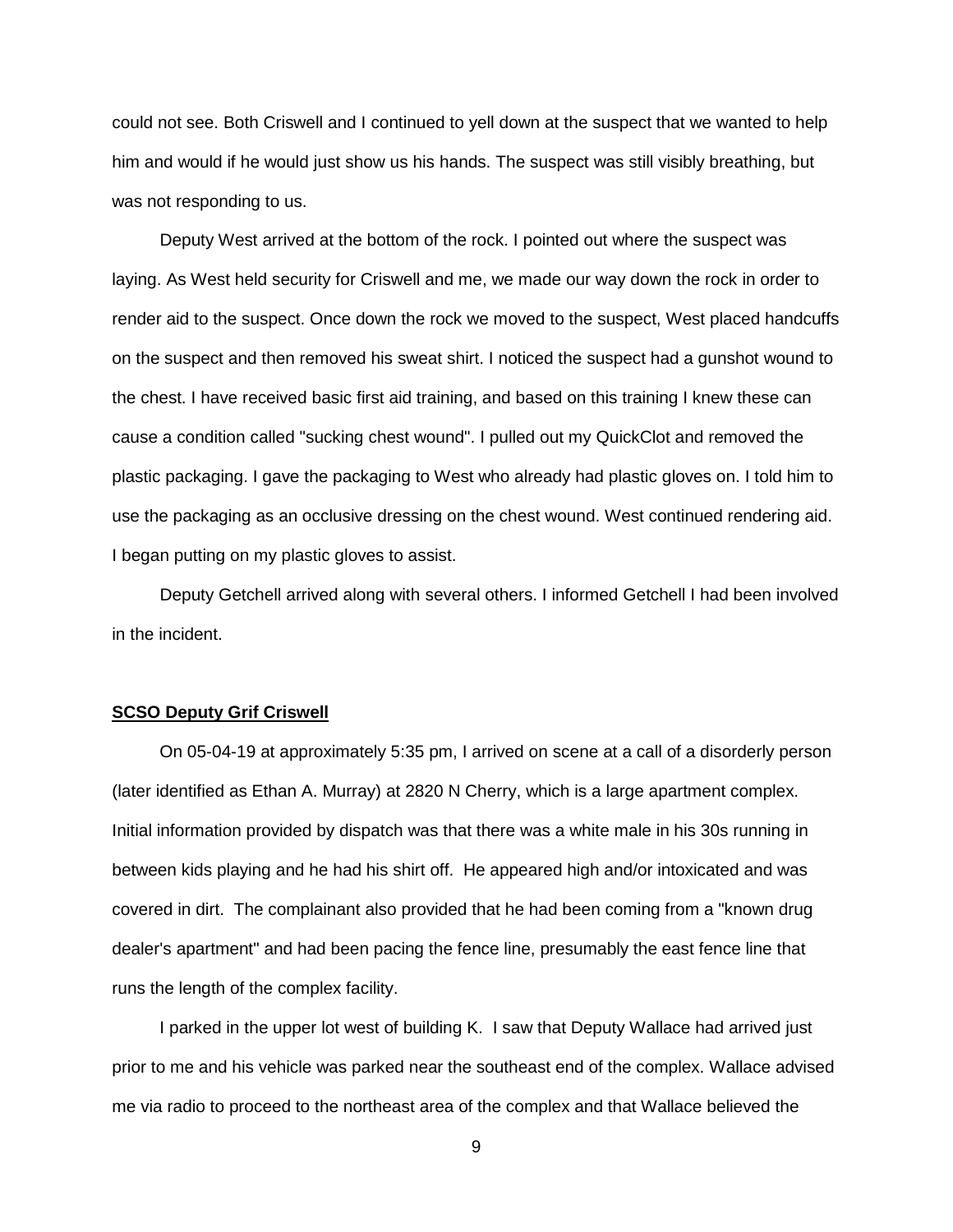male was in that location. I went to the north side of building K and went through to the east fence line. I saw a male in a dirty white hooded sweatshirt walking on the eastern side of the fence while I was on the west side of the fence. The distance between us initially was approximately 25 feet. The fence was approximately 8- foot high standard chain link with two strands of barbed wire on top. The area to the east of the fence is state wooded land.

 The male was white and bald with some facial hair. He walked with an apparent unsteady gait and appeared to have a distant stare. He appeared to be in his 30s and was wearing black pants. A female in the parking lot told me, "that's the guy". The male then looked at me and pulled his hood up and turned his face away from me. I said something like "Hey man, what's going on?" and he walked along the fence now approximately 5 feet from me with the fence between us. I hit a pole with my flashlight in an attempt to get his attention and said something like "Hey man, what going on?" again. I received no response from him and he continued to conceal his face by intentionally turning away and pulling the hood forward. The male then made a sharp 90 degree turn to the east and headed into the woods not acknowledging anything I said to him as he did so. He walked rapidly, but with the same unsteady gate towards a large pile of fallen trees. I advised dispatch and Wallace that he (Murray) was heading into the wooded area.

 The area is known to have numerous transient camps in it. I saw that Wallace had walked south along the fence line, presumably attempting to find a way through to the east side. The same female that pointed out the male told me that there was a hole in the fence just to the north of the complex. I walked approximately 100 yard to the hole in the fence. At this point I lost visual contact with both Wallace and the Murray.

 Once I emerged on the east side of the fence, I walked in a southeasterly fashion towards the area I had last seen the male. I was almost to the fallen trees where I had seen him, when I heard Wallace advise via radio that the male was running from him. I looked east of the fallen trees and saw Wallace running up a rock outcropping after the male. He appeared to be about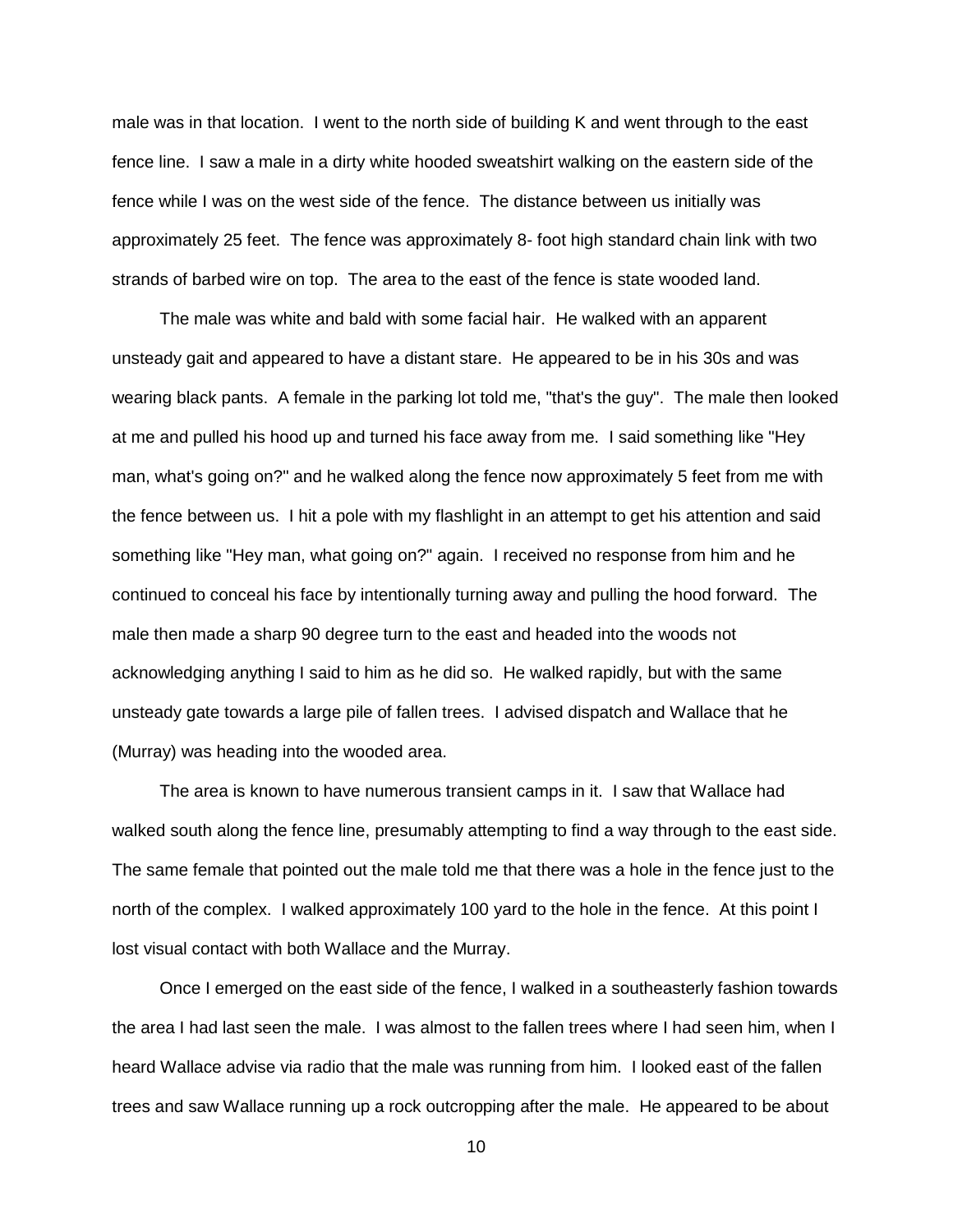30-40 feet behind the male. I began jogging toward them and as I got closer, I had to run through a treed area and lost visual for a short period of both Wallace and the male as they were now presumably on top of the outcropping. I heard Wallace advise over the radio that he had the male at gunpoint and he wasn't showing him his hands.

 I emerged from the trees and was approximately 30-40 feet from the bottom of the outcropping. I saw Wallace pointing his pistol at the male. I heard him telling the male to show his hands numerous times and that he (Wallace) didn't want to hurt him. The male was standing to the north of Wallace approximately 15-20 feet away at the northern edge of the outcropping above an approximate 40-foot downward slope. The male took a bladed stance with his left shoulder forward towards Wallace. The male had a frenzied look on his face and was very jittery, moving his feet as if about to run. I could see his right arm was reaching around his right side near his waistband and pocket area. I was unable to see either of his hands. From my position it appeared that Wallace would not have been able to see the male's hands either. The male was clearly looking at Wallace and I heard him say to Wallace, "Fuck You!" more than once and something about his "pocket".

 Wallace advised via radio that the male threatened him and said he had something in his pocket. It appeared to me that the male was aggressively attempting to retrieve something from either behind him or from his right pocket area. At this point, I reached the bottom of the outcropping and was downhill about 35-45 feet from Wallace. Because of the steep sloped rocky 'terrain of the outcropping, I looked down at my feet to ensure I was taking reliable steps as I ascended to Wallace's location. As I was looking down at my footing, I heard approximately 4-5 gunshots. I looked up and saw the male drop out of my view. I simultaneously continued my ascent to Wallace and advised dispatch of "Shots fired" and that medics were needed. When I reached Wallace, I asked if he was okay and he said he was. He told me something like, "He pulled a knife or something on me".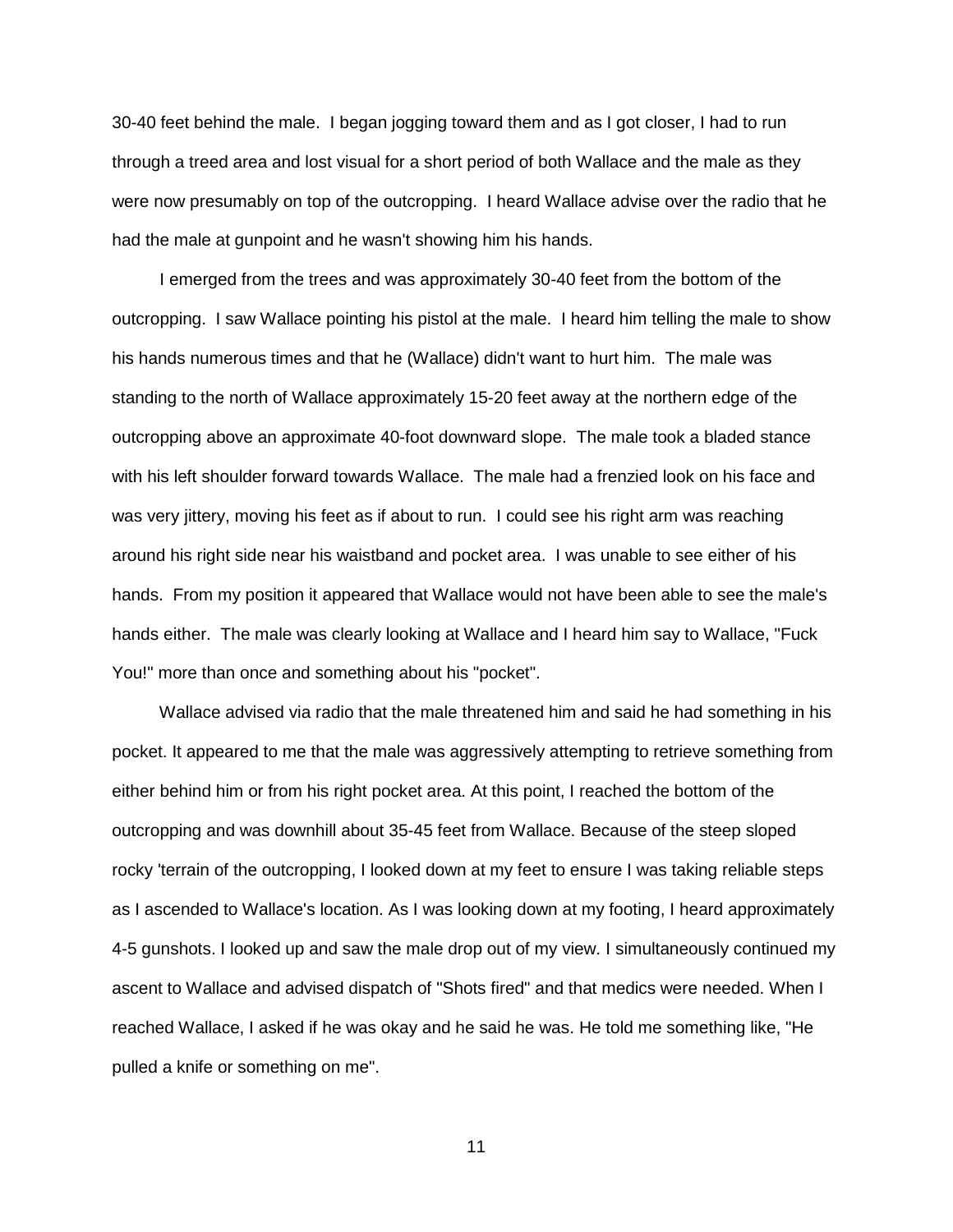We immediately began to check on the male. He had rolled approximately 35-40 feet down the north slope of the outcropping and was at the bottom on his knees, leaning forward with his head and hands tucked in and out of view. Only his back was visible. He was making some high pitched groans and was visibly breathing. We gave commands to show his hands and that he needed to so we could treat him. We received no response other than the groans from him. Deputy West had advised he was on scene and I directed him via radio to the hole in the fence. He arrived within what seemed to be a couple of minutes of the shots being fired.

 Once West was able to cover the male, I approached downhill and converged on the male with West. The male was still breathing and moaning. I grabbed the back of his sweatshirt along with West and we pulled him back so we could treat him and clear him of weapons. West handcuffed the male. There was a large amount of blood on the chest area and left side of the head of the male. West removed the sweatshirt from the male and I could see a definitive bullet hole in the left pectoralis major just below the nipple and between said nipple and the sternum. West used the plastic/mylar packaging from some Quikclot as a seal and pressed it against the wound. We all spoke to the male encouraging him to breathe and that medics were on the way. While waiting for medics, several other deputies arrived and began to establish perimeter positions. The male's breathing slowed during this time period.

 As other deputies arrived, I advised via radio the need for red and yellow crime scene tape. I ascended the outcropping again with Deputy Reyes to advise him of the shooting scene location. From that location, I directed Deputies Cinkovich and Woolard as to where to string the red and yellow tape.

 While on top at the scene, I saw 4 silver shell casings slightly forward and to the right of where saw Wallace standing when confronting the male. Where the male had been standing, I saw a pair of black plastic framed "Wayfarer" style sunglasses. Just north of the glasses, I saw what appeared to be a white "Bic" style ball point pen stuck in the ground. The pen was missing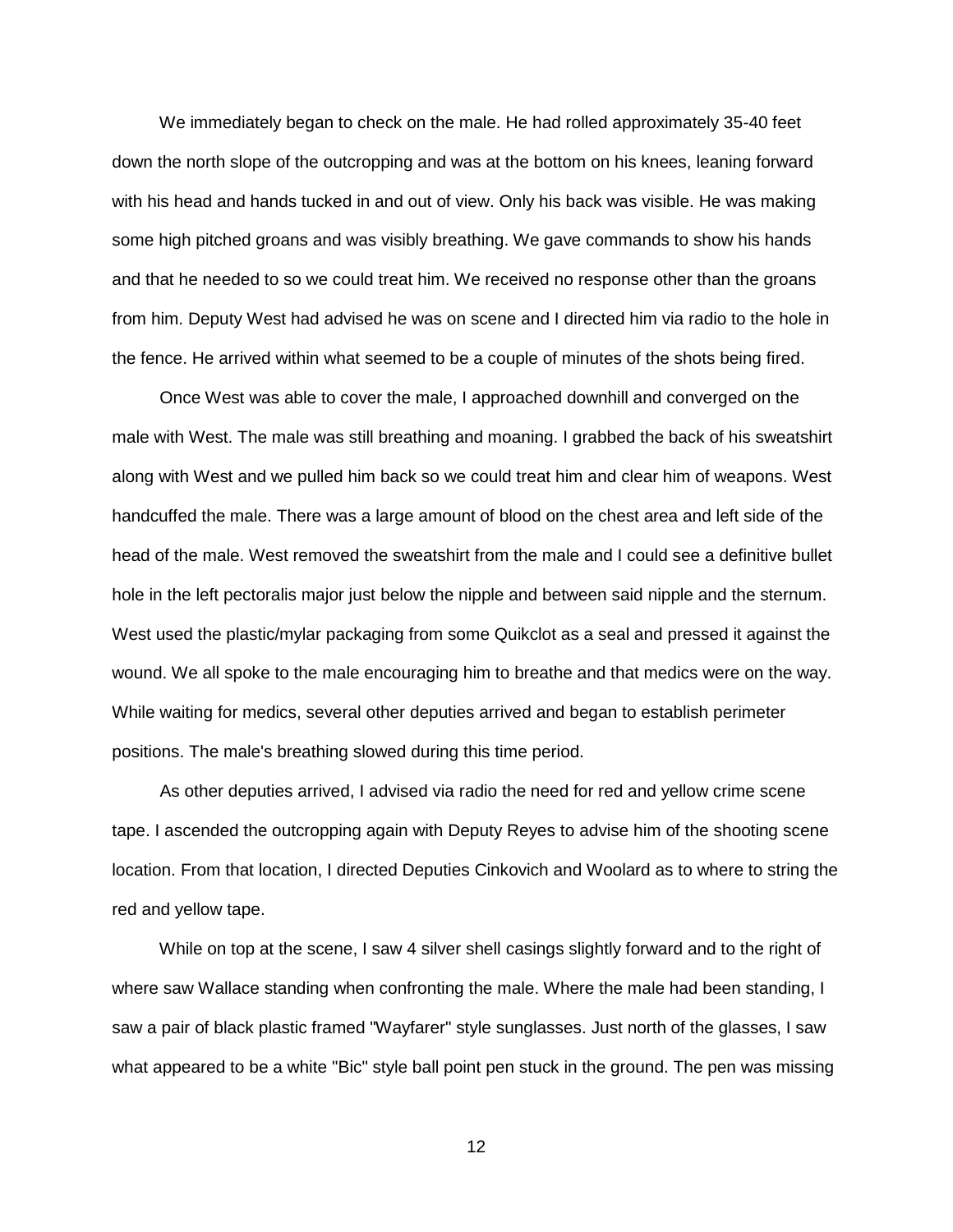the rear plug. Just north of the pen on the downward slope of the outcropping was a black "Bic" disposable type plastic lighter.

### **SCSO Deputy Travis West**

 On Saturday, 5-4-19, at 5:29 pm, I was dispatched to a disorderly male, later identified as Ethan A. Murray, at the Parkside at Mirabeau Apartments located at 2820 N. Cherry St. The complainant, Brett A Gilead, reported an approximately 30-year-old, shirtless W/M (white male), with black sweats, and covered in dirt was running between kids playing at the complex. Gilead said, the male appeared high and/or intoxicated and had gone in and out of an apartment known for drug activity. Gilead did not know the apartment number but said it was behind his own apartment, K107. See additional reports.

 I entered the area of the call at approximately the time Deputies Wallace and Criswell broadcast they had eyes on the male and he was walking eastbound. Wallace asked that I take Mirabeau Parkway based on his direction of travel. I made it to the park JEO (just east of) the apartment complex when Criswell advised of a hole in the fence line to the north of the complex. I did not know if he meant the male had slipped through a hole to the north, so I turned around and got directly north of where I believed they were but did not see anyone. I heard Wallace broadcast "he's running". It sounded as though Wallace was in a foot pursuit, so I activated my emergency lights and siren and went to the complex. I heard Wallace broadcast something about being "threatened" and that he had "one at gunpoint". Approximately when I entered the complex, I heard it broadcast "shots fired". I drove to the north eastern most part of the complex next to the northern garages and found a hole cut in the fence leading to the woods east of the complex. I yelled "Wallace" multiple times as I feared he was hurt but was not sure exactly where he was.

 Multiple people started to yell from the balconies something to the effect of "they're shooting over there" and pointed directly east. At this point I saw Wallace and Criswell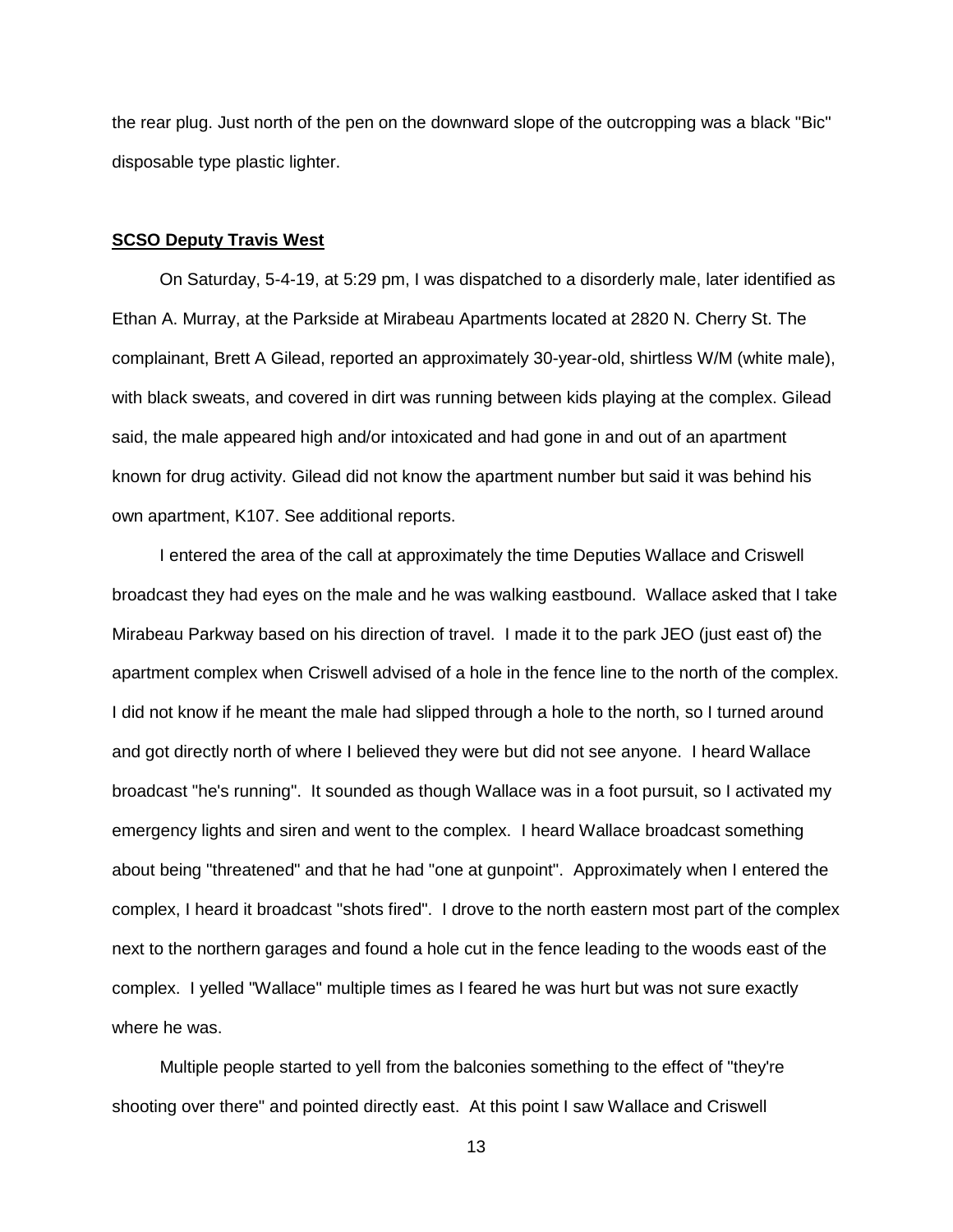approximately halfway on a hillside with multiple rock cliff edges, trees and small shrubbery around them. They were both looking to the north down the slope yelling something to the effect of "show us your hands, we want to help you".

 At the base of the slope, I saw the male curled in in ball, face down on his knees with his left arm tucked under him at his waist. His head was faced approximately SE and his backside was faced approximately NW. I advised both Deputies I had rubber gloves and started to put them on while they maintained cover on Murray. I walked up to the male from the west and yelled for him to show his hands, so I could help him. The male did not move or respond to my commands. I took hold of both his arms and brought them behind his back and placed him into handcuffs. I rolled the male straight backwards onto his back, so I could assess his injuries and render him first aid.

 I saw a gunshot wound to the left side of his head approximately behind his ear. There was blood on the male's sweatshirt which was zipped up. I unzipped his sweatshirt and saw a gunshot wound to the left side of his chest at his pectoral level. The male appeared to still be breathing and his eyes were open. I told him multiple times to keep breathing and we were there to help him. Wallace had already retrieved his quik-clot gauze packet and handed it to me. I took the gauze out and started to pack the chest wound. Wallace told me it was a sucking chest wound and to instead use the quik-clot package to create a chest seal on the wound. I removed the bit of gauze I had packed into the wound and placed the package directly on the wound. I held direct pressure on the wound and felt the package suck down as the male took a breath. I held pressure on the wound until I was relieved by fire personnel. The male was still taking breaths when I was relieved.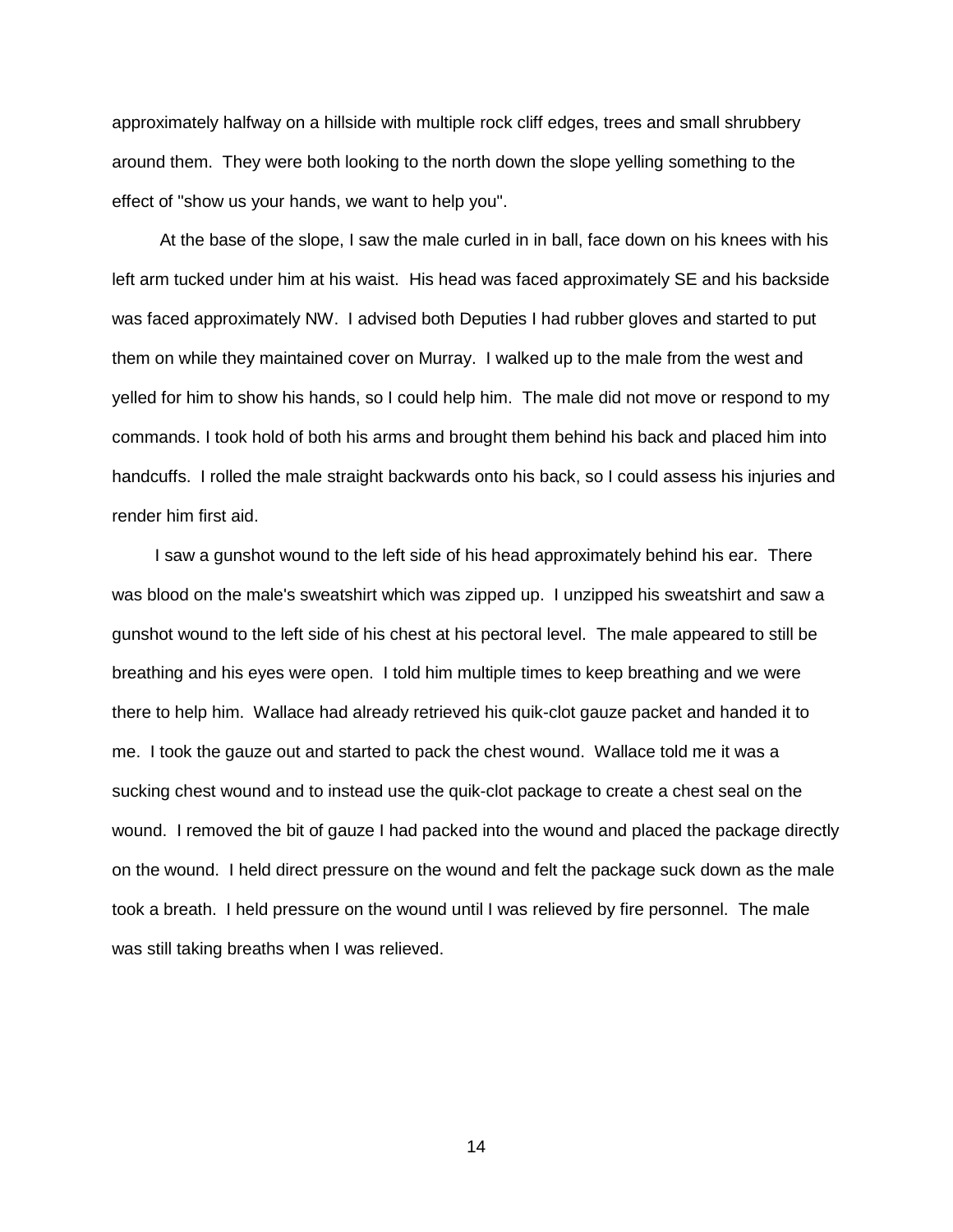#### **LAY WITNESS INTERVIEWS**

#### **Brett Gilead**

(Mr. Gilead was interviewed by SCSO Detective Marc Melville on 5/4/19):

 Brett Gilead called 911 about 5:30 on May 4, 2019. Gilead is a resident of the Apartment Complex at 2820 N. Cherry Street. He called 911 to report that a male with no shirt, black sweats, covered in dirt was running in between a group of playing children. The individual appeared to be very high. Gilead was concerned for the children's safety. Gilead confronted the subject because he was concerned for the safety of the children, his fiancee, himself and others. He observed law enforcement arrive and try to make contact with the suspect who was now on the other side of the fence in what he described as the wooded area. The suspect appeared high.

# **Katelyn Hay**

 (Ms. Hay was interviewed by WSP Detective Ryan Spangler and SCSO Detective Marc Melville on 5/4/19):

 Katelyn Hay can testify that she was in a tent in a wooded area east of the apartment complex at 2820 N. Cherry Street. She was there watching a dog for a friend who was living in the tent. At some point after her arrival she heard the sound of running feet exited the tent and grabbed the dog. She saw a white male running up the hill. She also heard other people running up the hill but could not see them as they were on the other side away from the tent. She heard the other person yell freeze you're under arrest at the suspect. At that point she knew it was the police. The suspect then turned around to face the where the officer was and responded, "what for?". She could not hear the officer's response. At that point, the suspect was moving toward the officer and reaching into his waistband as if to pull out a weapon. The suspect had something in his hand. The officer yelled at the suspect numerous times to drop it or show his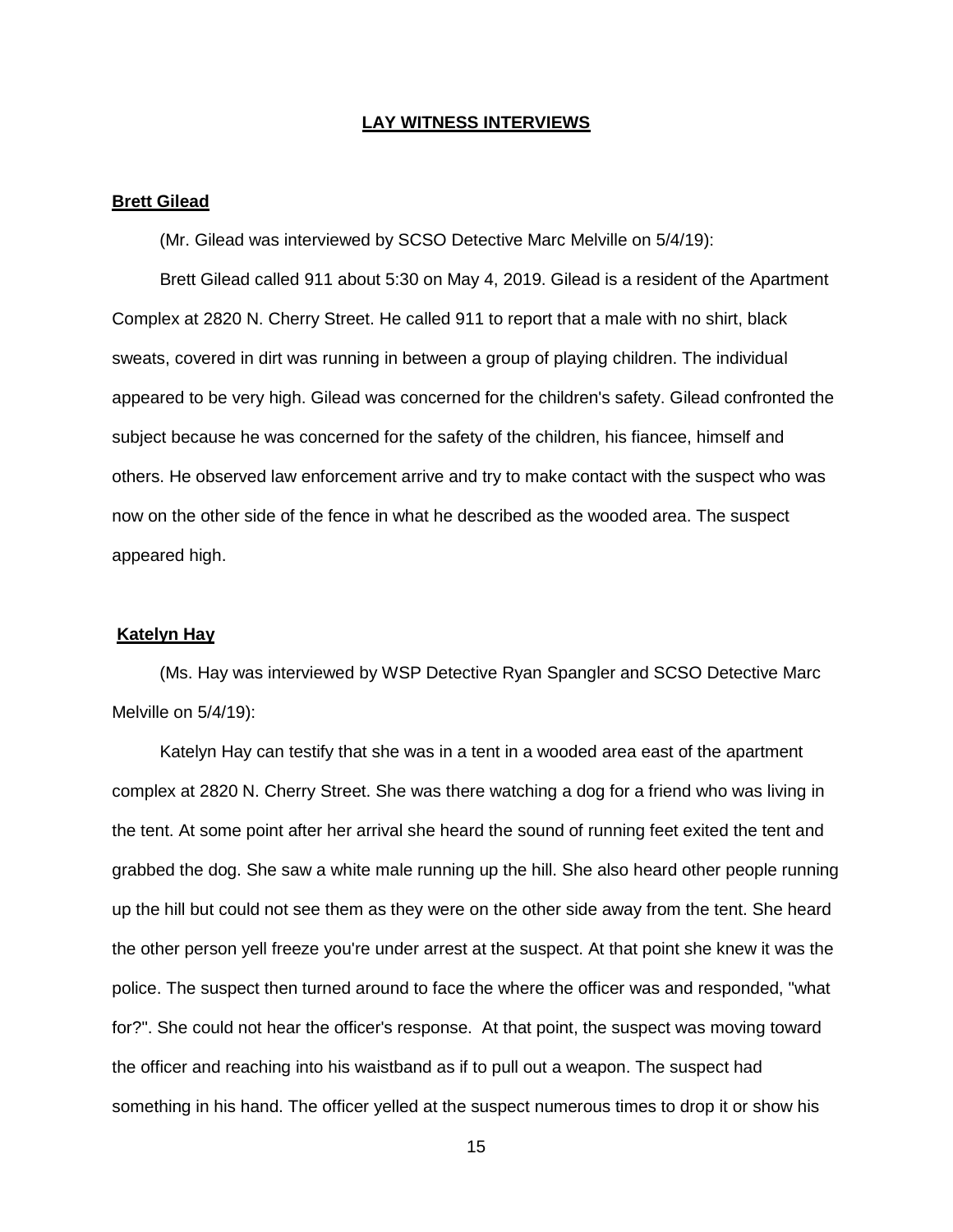hands or something to that effect. She did not clearly remember the exact word. The suspect then made a quick motion with his arm like he was going to use a weapon. The officer shot numerus times. The suspect fell and rolled down the hill.

#### **Emily Sutherland**

(Ms. Sutherland was interviewed by WSP Detective Ryan Spangler on 5/4/19):

 Emily Sutherland can testify that her fiancee is Brett Gilead. That they were watching the children playing with other children on the lawn on the eastside of the complex. That the suspect was moving through the children playing and causing concern for the children. She described the suspect as a white male with no shirt, dirty wearing sweats or pants. She also saw Brett confront the individual and ask him to leave. Both she and Gilead described the suspect coming and going from a known drug dealers' unit. She observed officers show up and try to make contact with the suspect, who was now on the other side of the fence in the open area. The suspect ignored officers and ran to the east. She heard what she believed to be 6 gunshots. She also heard law enforcement say "drop it".

# **Kaylee Holden**

(Ms. Holden was interviewed by WSP Detective Ryan Spangler on 5/4/19):

 Kaylee Holden was a friend of Emily Sutherland. She and Sutherland were watching their children playing. A white male with no shirt, dirty, who looked not in his right mind was running through the kids and scaring them. The suspect stared at her for no reason and scared her. She next saw the suspect with B white hoodie on the other side of the fence in the open space wooded area. She watched as police tried to make contact and the suspect fled east. She lost sight of the police and the suspect. She next heard put your hands up or something to that effect. She then heard what she believed to be 6 snots.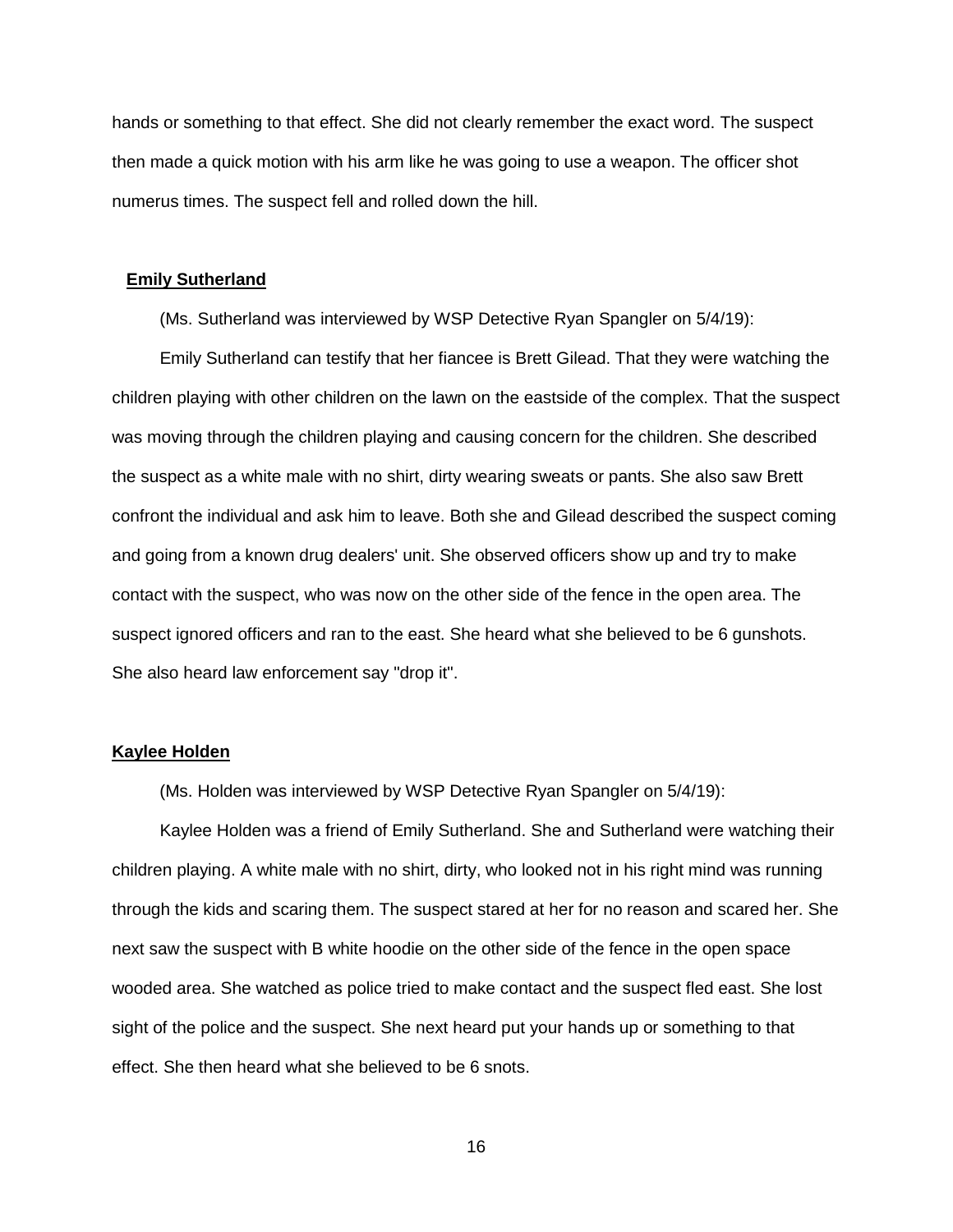#### **Kenneth Beach**

 (Mr. Beach was interviewed by WSP Detective White and SCSO Deputy Randy Watts on 5/4/19):

 Beach advised earlier in the afternoon he was at one of the apartment garages (later advised the second garage from the back garage) at the apartment complex and was working on a friend's car. He advised their friends' kids were down there playing in the grass and a transient guy was making the kids feel uncomfortable. He advised it was a white male, between the age of 25-35 years old. He advised the male was wearing a gray or white sweatshirt, which he thought had a hood. He thought the male was wearing jeans, and advised he had socks on. He advised the male had like a plastic grocery bag with him. He advised that you could see like maybe some clothes in it, but that was all he could see. He advised the guy was taking stuff out of it and putting stuff in his pockets like he was trying to organize it and it was weird. He advised the male was acting strange, so he asked the person to leave.

 When talking with him about the communication with the male, he advised that he told the male that there were some uncomfortable kids there and asked him to leave and go somewhere else. He advised the male said ok, but he didn't move and kept doing his stuff (talking about putting stuff in his pockets). He advised that he asked the male again to leave and the male told him ok, and started walking and only went up the grassy hill. He advised the male was then sitting on the grass by himself.

 He advised at that point he left him alone, and the male left them alone and it wasn't uncomfortable and the kids were playing in a different section. He advised the male did not appear to be under the influence; but did advise the male was and was not comprehending. Beach thought the male possibly had a mental disability. He advised the male's speech was ok, but he was out of it and not all there upstairs. Beach advised that he did not hear any gun shots.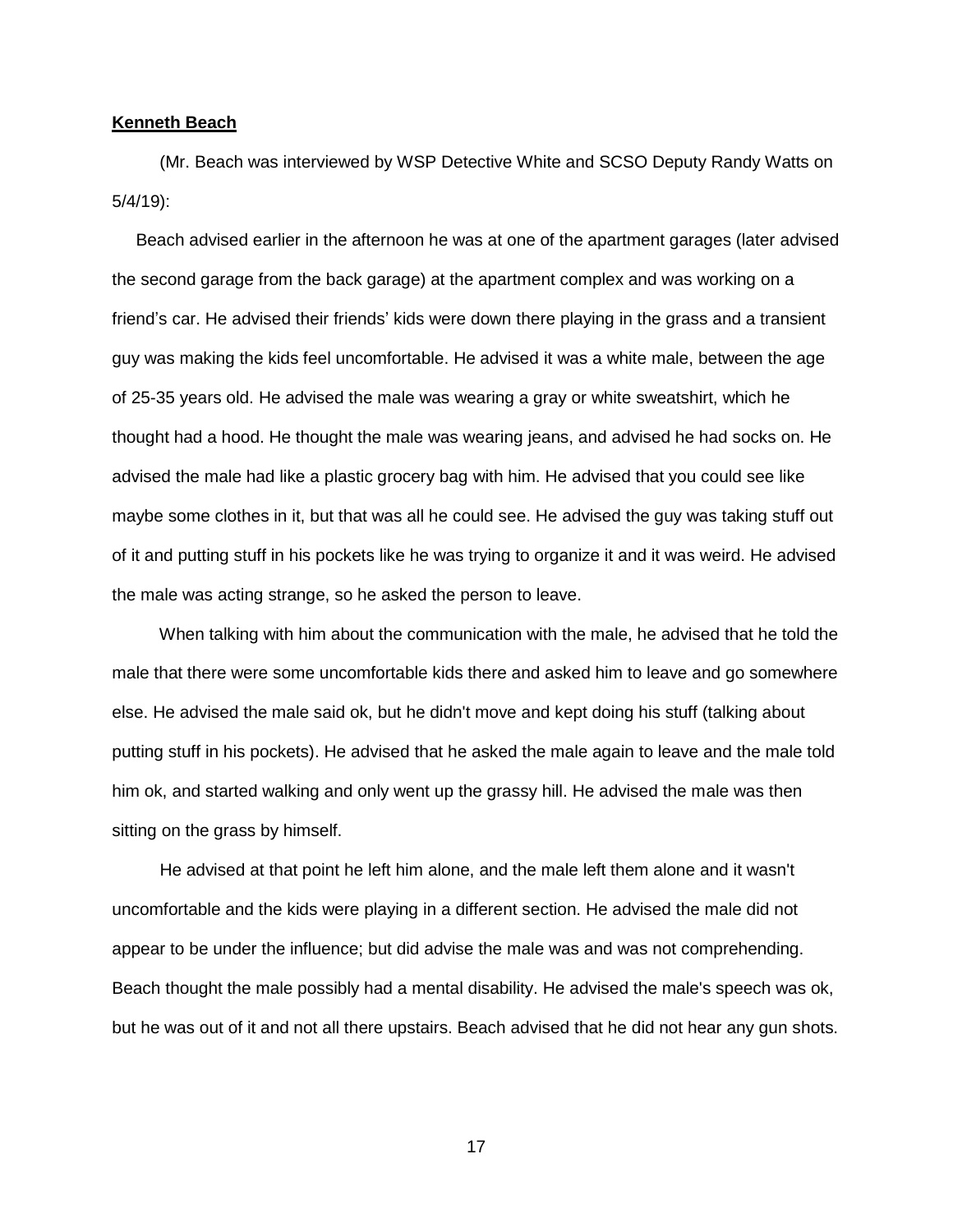#### **Nada Alazzawi:**

(Nada Alazzawi was interviewed by SCSO Detective Marc Melville on 5/4/19):

 At about 3:35 pm, she had been sitting in her vehicle and saw the male suspect standing in front of her vehicle. She described the male as a white male of average height and that he had facial hair. He was wearing a light colored hooded sweatshirt with writing across the front. He was not wearing shoes and she described his socks as having darker colored toe and heel areas than the rest of the sock. In her opinion, his behavior indicated the presence of psychological issues, though she did not elaborate.

 At approximately the same time, Nada's son, Aws Alazzawi, had told her about the same male. Aws told her the male had touched his scooter. Based on the male's behavior, Nada contacted management and reported his behavior. Nada did not recognize the male and had not seen him before.

 Nada left the apartment complex and went to a park just east of the shooting scene. While at the park, she heard what she believed to be five gunshots. She did not witness the shooting, she only heard it. Upon returning to the apartment complex shortly after the shooting, she reported seeing a female walking a black dog who claimed to have witnessed the shooting. Nada said the female was upset and crying.

### **Aws Alazzawi**

(Aws Alazzawi was interviewed by SCSO Detective Marc Melville on 5/4/19):

 It should be noted Aws is seven years old. He told me he had been at his apartment and walked out the door with his scooter. The male was standing in the passageway servicing the third-floor apartments. He described the male as white with a bald head and a beard. He was wearing "white clothes," socks, "no shoes," and his dark blue "jeans were all ripped up." The male's hands were very dirty and he had a "diamond ring" which Aws believed was "a lot of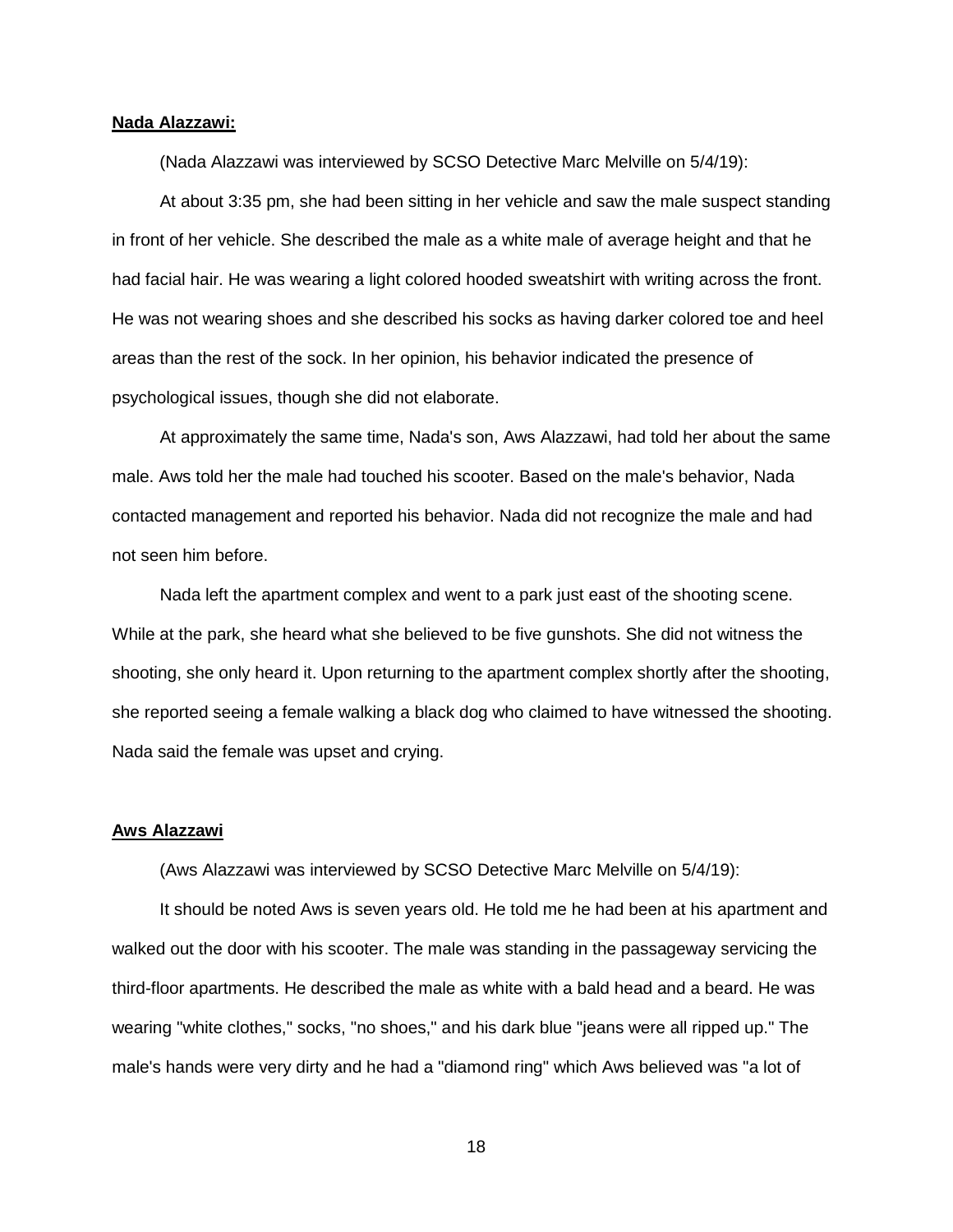money ring." Additionally, the male was carrying a backpack which had "a lot of stuff in there." Aws had never seen the male before.

 The male asked Aws if he could touch his scooter. Aws immediately thought the question was weird and said the male touched the scooter. After touching the scooter, the male showed Aws the "diamond ring." Aws thought it was strange the male had such a ring because he was homeless and did not think the male would have a diamond ring. When Aws walked down the stairs, the male walked with him at which point the male pointed out a fake fish which was lying on the ground at the base of the stairs. The male tried to tell Aws the fish was real. Aws walked to his mother's location and told her what had happened. Aws, Yousif (Aws' brother) and Nada left and went to a nearby park. While at the park, they heard gunshots and returned home shortly after.

#### **LEGAL ANALYSIS**

RCW 9A.16.040 controls the analysis when an officer uses deadly force. Under RCW 9A.16.040(1), the use of deadly force is justified in the following instances:

 (1)(c) When necessarily used by a peace officer meeting the good faith standard of this section:

(i) To arrest or apprehend a person who the officer reasonably believes has committed, has attempted to commit, is committing, or is attempting to commit a felony;

 $(2)$  In considering whether to use deadly force under subsection  $(1)(c)$  of this section (above), to arrest or apprehend any person for the commission of any crime, the peace officer must have probable cause to believe that the suspect, if not apprehended, poses a threat of serious physical harm to the officer or a threat of serious physical harm to others.

 Among the circumstances which may be considered by peace officers as a "threat of serious physical harm" are the following: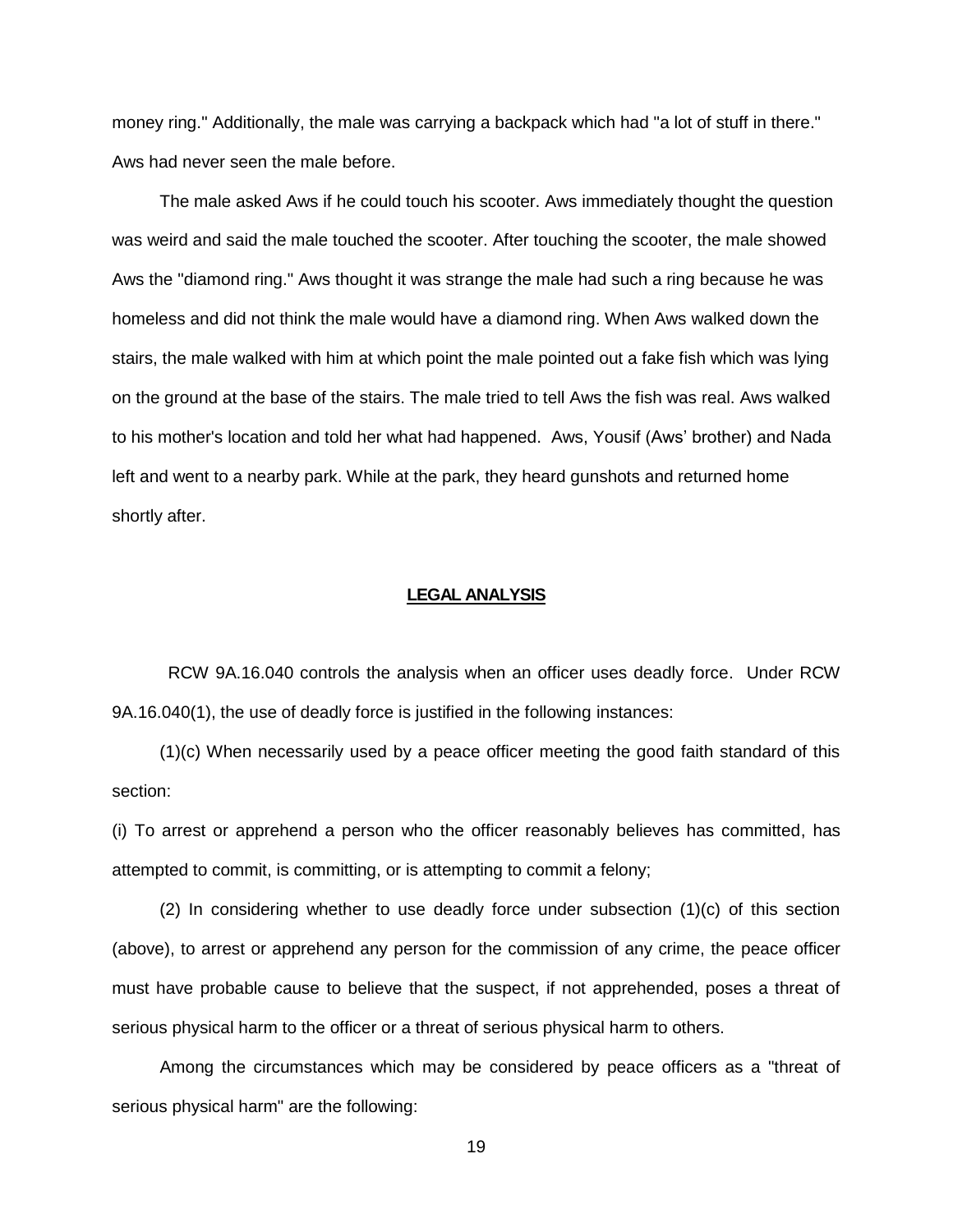(a) The suspect threatens a peace officer with a weapon or displays a weapon in a manner that could reasonably be construed as threatening; or

(b) There is probable cause to believe that the suspect has committed any crime involving the infliction or threatened infliction of serious physical harm.

 Under such circumstances deadly force may also be used if necessary to prevent escape from the officer, where, if feasible, some warning is given, provided the officer meets the good faith standard of this section.

 (3) A public officer covered by subsection (1)(a) of this section shall not be held criminally liable for using deadly force without malice and with a good faith belief that such act is justifiable pursuant to this section.

 (4) A peace officer shall not be held criminally liable for using deadly force in good faith, where "good faith" is an objective standard which shall consider all the facts, circumstances, and information known to the officer at the time to determine whether a similarly situated reasonable officer would have believed that the use of deadly force was necessary to prevent death or serious physical harm to the officer or another individual.

 Note: Under (1)(c)(i), homicide or use of deadly force is justified if used to arrest or apprehend a person who the officer "reasonably believes" has committed a felony. Reasonable belief means a belief that would be held by an ordinary and prudent person in the same circumstances as the actor. "Reasonably believes" does not mean that the officer must be correct about the facts. It means that, at the time the deadly force is applied, the officer relied upon facts from such sources and under such circumstances that it would be reasonable for the officer to believe in their accuracy.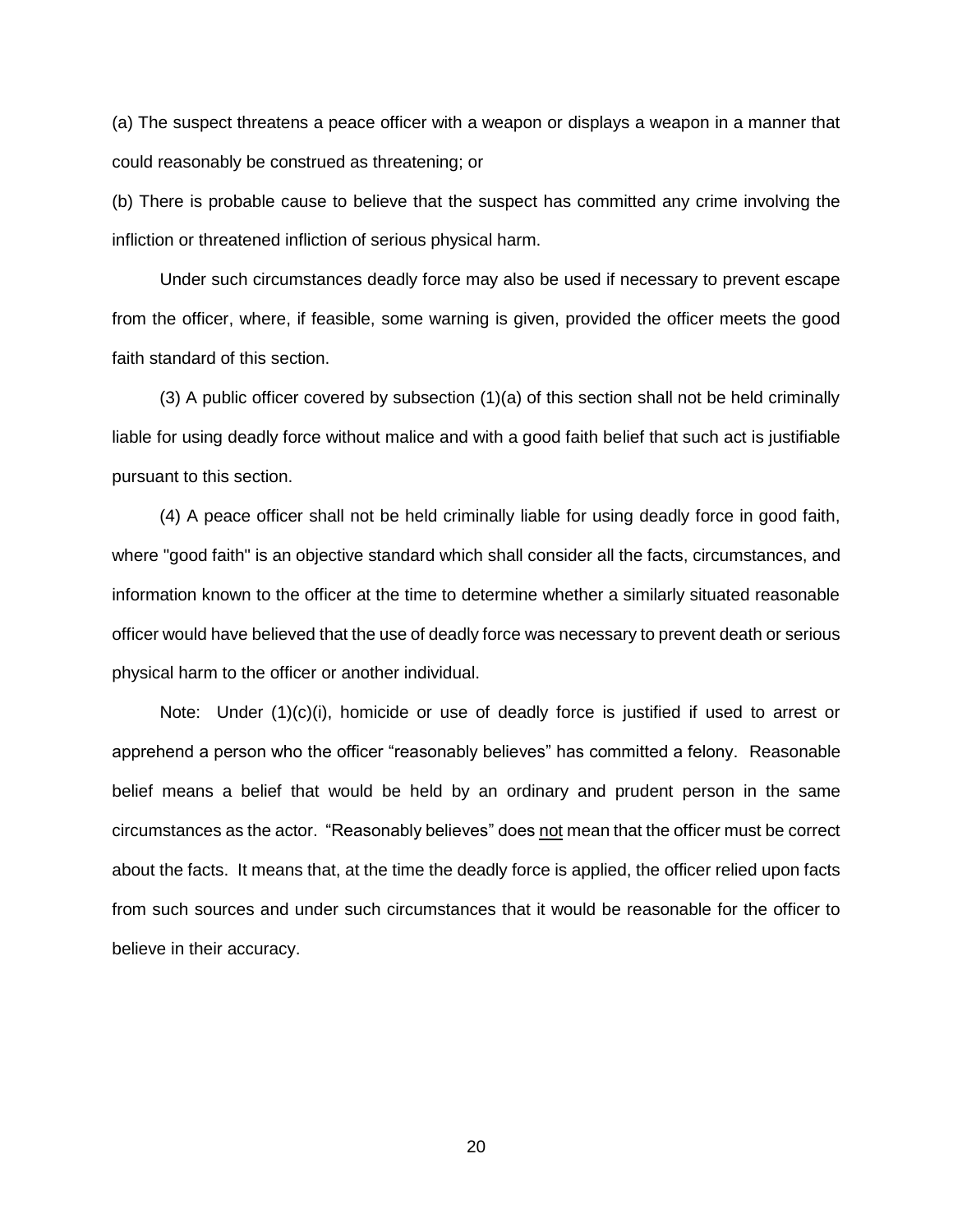# The law applied to this sequence of events:

 Here, Deputies were called to the apartment complex for a "disorderly person." It was reported that the male person (later identified as Murray) was running in between children that were playing outside and, according to one witness, was "threatening the children." It was reported that the male appeared to be "very high" and was "covered in dirt", and had been coming from a "known drug dealer's apartment." As Wallace stated in his report, "I began to jog over to where I saw the suspect so I could make the situation safe and then further investigate whether a crime occurred" and to determine if Murray "posed a threat to (the) public." By way of corroboration, Deputy Wallace actually observed several adults gathering up their children in the complex area. With the available information at the time, the Deputies had legal authority to contact with Murray. For his part, Murray initially avoided contact with the Deputies and departed the area "rapidly" to the east towards a wooded area as law enforcement attempted to catch up with him.

 As the situation continued to develop, Murray changed his behavior from avoidance to aggression. Once Murray began to climb a large rock on a hill and Wallace yelled out for him to "stop", Murray yelled by something like, "Fuck you", back at the Deputy. When they met near the top of the rock, within close proximity to one another, Murray continued to curse at and challenge Wallace verbally. Then Murray assumed a fighting stance and yelled loudly at Wallace. Murray's expressions exhibited extreme anger and rage. His body language was clearly consistent with these emotions. Due to Murray's proximity to Wallace and his aggressive posturing, Wallace drew his pistol and pointed at the ground in a "low ready" position. Clearly, Murray could observe that Wallace had done so. Murray was standing only feet from the Deputy.

 However, rather than give up, Murray followed up with additional statements such as "It's just you and me out here" and "Here it is, you and me!" When Wallace told Murray to show him his hands, Murray responded with "No, you can't make me!" Murray reached into his pocket and